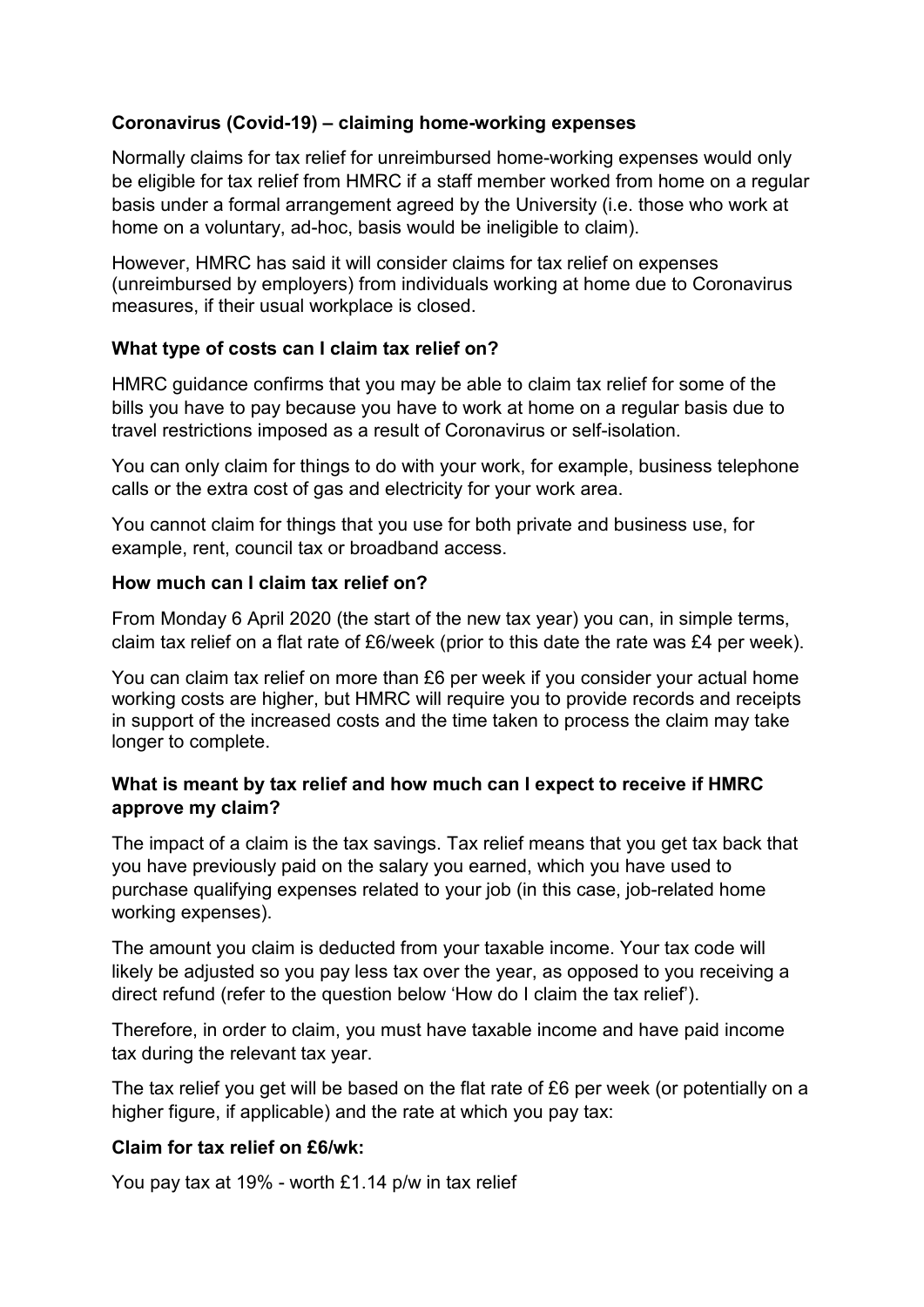You pay tax at 20% - worth £1.20 p/w in tax relief

You pay tax at 21% - worth £1.26 p/w in tax relief

You can check which rate you pay tax at based on your annual earnings here: **<https://www.gov.uk/scottish-income-tax>**

**Example** £6 x 24 weeks = £144 and pay tax at a rate of 20% in that year, the tax relief you can claim is £28.80.

#### **How do I claim the tax relief?**

If you normally file a self-assessment tax return, you can include a claim on your tax return. For everyone else, you will simply need to complete a P87 form. This can be done through an [online P87 form](https://www.gov.uk/guidance/claim-income-tax-relief-for-your-employment-expenses-p87) through your Government Gateway account if you have one, or by filling out a [postal P87 form.](https://www.gov.uk/guidance/claim-income-tax-relief-for-your-employment-expenses-p87)

You'll be asked for your employer's name and PAYE reference (which you can find on your payslip or P60), and your job title. For postal P87s, you'll also need your national insurance number. The key section for completion is titled 'Using your home as an office' (illustrated below). Assuming you're not eligible for tax relief on other job-related expenses, leave them blank.

| Tax year 2019/2020                                                                                                                                                                                     |
|--------------------------------------------------------------------------------------------------------------------------------------------------------------------------------------------------------|
| Using your home as an office                                                                                                                                                                           |
| If you work from home on a regular basis, you may be able to claim tax relief on the money<br>you've spent on business telephone calls or the extra cost of gas and electricity for your work<br>area. |
| You can't claim for things that you use for both private and business use,<br>such as rent or broadband access.                                                                                        |
| Do you want to claim tax relief on expenses from using your home as an<br>office?                                                                                                                      |
| No                                                                                                                                                                                                     |
| Amount paid by you                                                                                                                                                                                     |
| £                                                                                                                                                                                                      |
| Amount repaid to you by your employer                                                                                                                                                                  |
| £                                                                                                                                                                                                      |
| Total expenses from using your home as an office:<br>£0.00                                                                                                                                             |

In the online form, there are two boxes:

- **'Amount paid by you'.** HMRC has confirmed that provided you've had increased costs, just put a total amount that's equivalent to £6/wk for the period you've been working from home - you won't need to provide receipts.
- **'Amount paid to you by your employer'.** This will be £0.